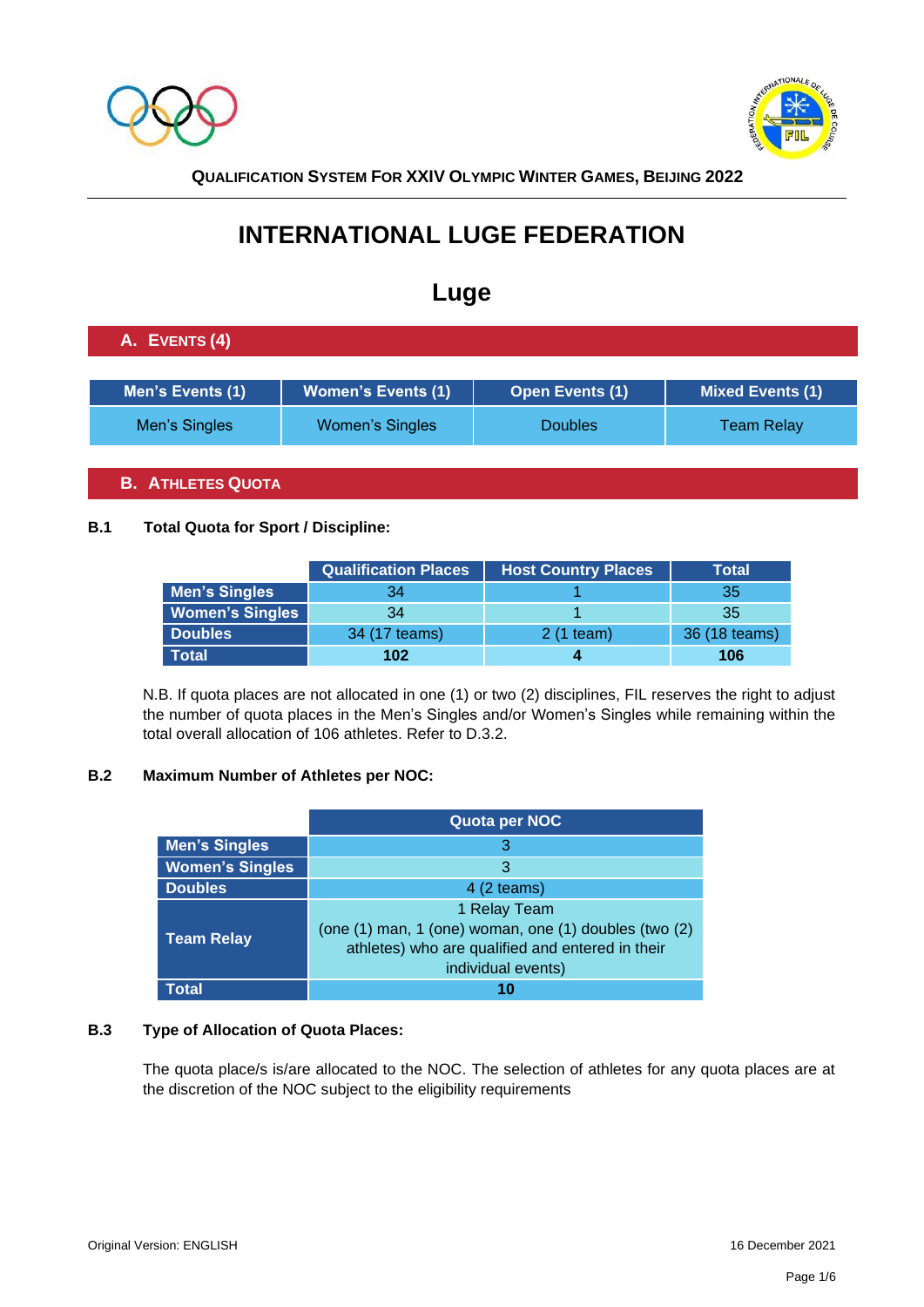



#### **C. ATHLETE ELIGIBILITY**

All athletes must comply with the provisions of the Olympic Charter currently in force included but not limited to, Rule 41 (Nationality of Competitors) and Rule 43 (World Anti-Doping Code and the Olympic Movement Code on the Prevention of Manipulation of Competitions). Only these athletes who comply with the Olympic Charter may participate in the Olympic Winter Games Beijing 2022.

#### **C.1 Age Requirements**:

All athletes participating in the Olympic Winter Games Beijing 2022 must be born before 1 July 2006.

#### **C.2 Medical Requirements**:

To be eligible to participate in the Olympic Winter Games Beijing 2022, all athletes must satisfy the medical requirements according to the International Luge Regulations (IRO) 2020, §1, 3c (to be updated on the FIL website on July/August 2020).

#### **C.3 Additional IF Requirements**:

#### **C.3.1 Minimum FIL Olympic Qualification Standard**

Athletes must have competed and earned points in a minimum of five (5) World Cup, Junior World Cup (Junior Class), or Nations Cup races during the Pre-Olympic Season (1 July 2020 – 30 June 2021, hereafter defined as Pre-Olympic Season) and Olympic Season (1 July 2021 - 10 January 2022, hereafter defined as Olympic Season) combined and have earned a combined minimum of five (5) points from the above mentioned races.

#### **OR**

An athlete must have earned the following combined minimum World Cup points by participating in two (2) World Cup races (General Class) within the Olympic Season:

- Men: 20 points
- Women: 36 points
- Doubles: 44 points

#### **C.3.2 Extra requirements for athletes ranked lower than the top 32 men, 24 women, or 20 doubles**

At the close of the pre-Olympic season (30 June 2021), if an athlete, by name, is ranked lower than 32nd in men, 24th in women and 20th in doubles in the pre-Olympic season World Cup Ranking List (General Class), then the following conditions must additionally be met to be eligible for selection by their respective NOC for the Olympic Games:

- C.3.2.1 Mandatory participation at the fall International Training Week in 2021 on the Olympic track in the host city; and
- C.3.2.2 The athlete must complete a minimum of ten (10) timed runs on the Yanqing Sliding Centre Olympic track's Olympic race start height from the start of the Pre-Olympic Season (1 July 2020) to the end of the Olympic Season (10 January 2022):
	- Men: Men start:
	- Women: Ladies Start;
	- Doubles: Doubles Start.

and

C.3.2.3 Mandatory\* start in two (2) World Cup / Nations Cup races between 1-16 January 2022 **or**  mandatory\* participation in one (1) World Cup race between 1-16 January 2022 and FIL approved training of a minimum of twenty (20) runs between 1-16 January 2022.

*\*If an athlete/doubles team is unable to complete the (2) two required World Cups or one (1) World Cup and 20 FIL approved training runs by 16 January 2022 due to concrete and FIL verified circumstances, i.e. injury, a special request may be made by the NOC to FIL by 7 January 2022*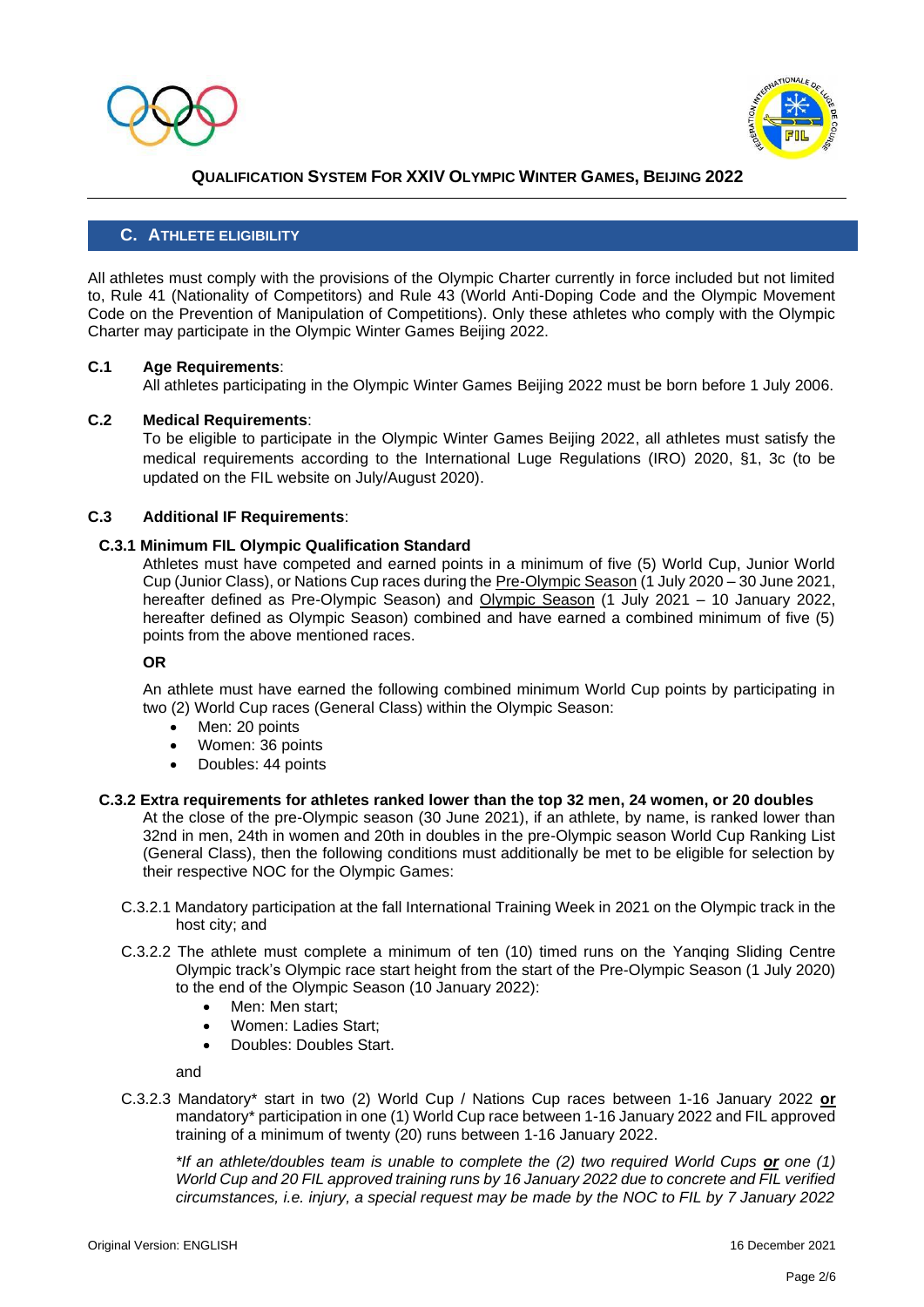



*to review the athletes' eligibility for participation in the respective Olympic event by a FIL selected expert panel. The FIL selected expert panel may grant an extension for the athletes to meet the above requirement till 23 January 2022. Once the decision is made, no further appeal from the NOCs will be accepted and the decision of FIL regarding the athletes' eligibility is final.*

#### **D. QUALIFICATION PATHWAY**

#### **World Cup Ranking Lists (General Class)**

World Cup Ranking Lists (General Class) are made up of points accumulated by athletes' participation in World Cup races during a season. Points earned in Sprint World Cups do not count for these World Cup Ranking Lists.

There are two (2) World Cup Ranking Lists (General Class) used in the qualification system:

- 1. Olympic Season World Cup Ranking List (General Class) accumulated points from the top four (4) results in the Olympic Season from 1 July 2021 to 10 January 2022.
- 2. Pre-Olympic Season World Cup Ranking List (General Class) accumulated points from the pre-Olympic season 1 July 2020 to 30 June 2021.

#### **QUALIFICATION PLACES**

| <b>Number of</b><br><b>Quota Places</b> |                                                             | <b>Qualification Event</b>                                                                                                                                                                                                                                                                                       |
|-----------------------------------------|-------------------------------------------------------------|------------------------------------------------------------------------------------------------------------------------------------------------------------------------------------------------------------------------------------------------------------------------------------------------------------------|
| D.1:<br><b>Men: 34</b><br>Women: 34     |                                                             | D.1. Ranked in Olympic Season World Cup Ranking List (General Class)                                                                                                                                                                                                                                             |
|                                         | 34 Men's Singles quota places will be allocated as follows: |                                                                                                                                                                                                                                                                                                                  |
| <b>Doubles: 17</b>                      | D.1.1                                                       | Best ranked man athlete in top 50                                                                                                                                                                                                                                                                                |
|                                         |                                                             | NOCs with one (1) athlete ranked between 1-50 in the Men's Olympic Season World<br>Cup Ranking List (General Class) will be allocated one (1) quota place each until<br>the maximum quota of 34 men is reached;                                                                                                  |
|                                         | D.1.2                                                       | Second best ranked man athlete in top 32                                                                                                                                                                                                                                                                         |
|                                         |                                                             | Should there be any available quotas that are not filled in D.1.1, NOCs with a second<br>(2 <sup>nd</sup> ) athlete ranked between 1-32 in the Men's Olympic Season World Cup Ranking<br>List (General Class) will be allocated a second (2nd) quota place each until the<br>maximum quota of 34 men is reached; |
|                                         | D.1.3                                                       | Third best ranked man athlete in top 32                                                                                                                                                                                                                                                                          |
|                                         |                                                             | Should there be any available quotas that are not filled in D.1.1 and D.1.2, NOCs<br>with a third (3rd) athlete ranked between 1-32 in the Men's Olympic Season World<br>Cup Ranking List (General Class) will be allocated a third (3rd) quota place each<br>until the maximum quota of 34 men is reached.      |
|                                         |                                                             | 34 Women's Singles quota places will be allocated as follows:                                                                                                                                                                                                                                                    |
|                                         | D.1.4                                                       | Best ranked woman athlete in top 40                                                                                                                                                                                                                                                                              |
|                                         |                                                             | NOCs with one (1) athlete ranked between 1-40 in the Women's Olympic Season<br>World Cup Ranking List (General Class) will be allocated one (1) quota place each<br>until the maximum quota of 34 women is reached;                                                                                              |
|                                         | D.1.5                                                       | Second best ranked woman athlete in top 32                                                                                                                                                                                                                                                                       |
|                                         |                                                             | Should there be any available quotas that are not filled in D.1.4, NOCs with a second<br>(2nd) athlete ranked between 1-32 in the Women's Olympic Season World Cup                                                                                                                                               |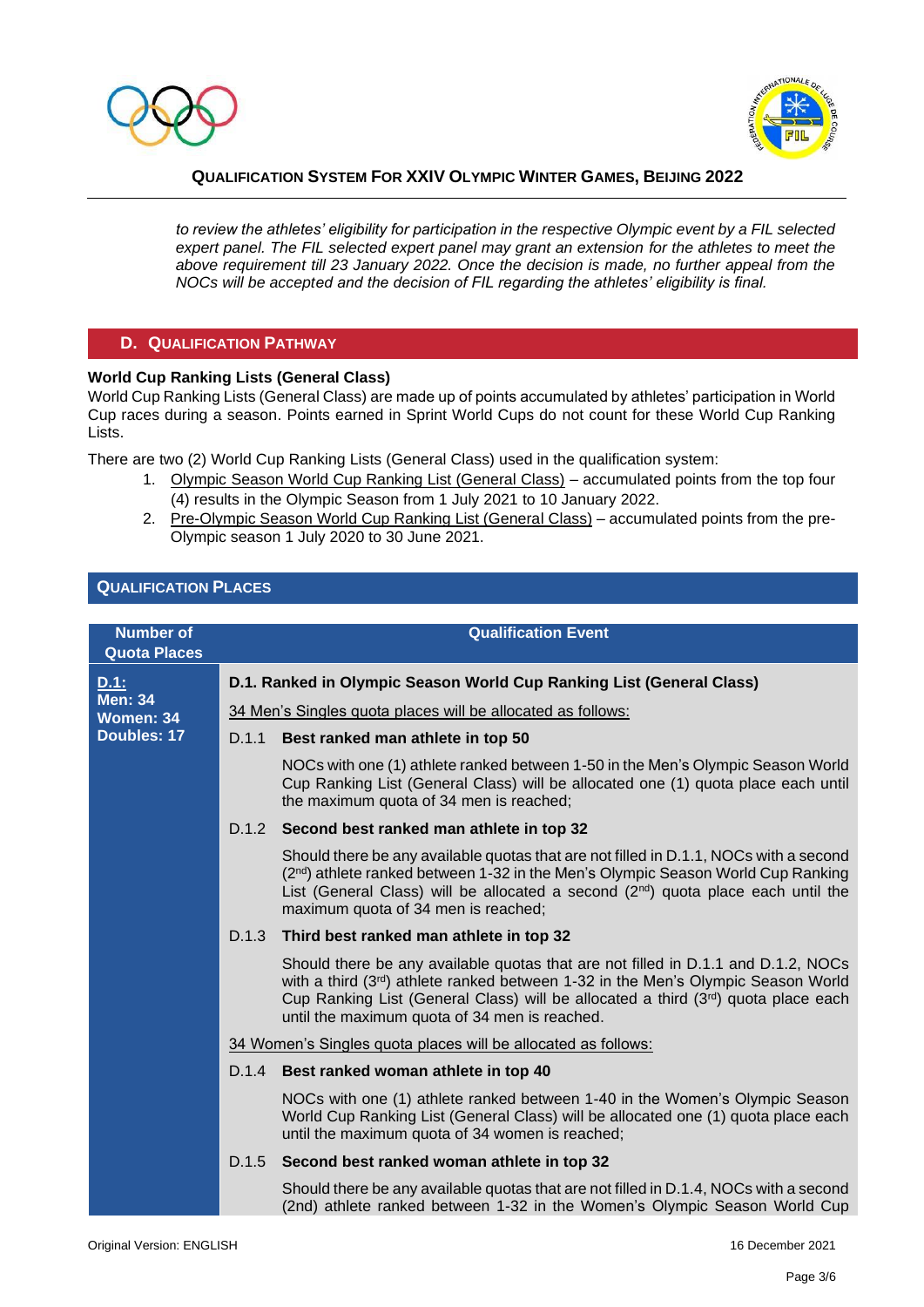



| <b>Number of</b><br><b>Quota Places</b> |       | <b>Qualification Event</b>                                                                                                                                                                                                                                                                                                                                                                                                                                                                                                             |
|-----------------------------------------|-------|----------------------------------------------------------------------------------------------------------------------------------------------------------------------------------------------------------------------------------------------------------------------------------------------------------------------------------------------------------------------------------------------------------------------------------------------------------------------------------------------------------------------------------------|
|                                         |       | Ranking List (General Class) will be allocated a second (2nd) quota place each until<br>the maximum quota of 34 women is reached;                                                                                                                                                                                                                                                                                                                                                                                                      |
|                                         | D.1.6 | Third best ranked woman athlete in top 32                                                                                                                                                                                                                                                                                                                                                                                                                                                                                              |
|                                         |       | Should there be any available quotas that are not filled in D.1.4 and D.1.5, NOCs<br>with a third (3rd) athlete ranked between 1-32 in the Women's Olympic Season<br>World Cup Ranking List (General Class) will be allocated a third (3rd) quota place<br>each until the maximum quota of 34 women is reached.                                                                                                                                                                                                                        |
|                                         |       | 17 Doubles quota will be allocated as follows:                                                                                                                                                                                                                                                                                                                                                                                                                                                                                         |
|                                         | D.1.7 | Best ranked doubles in top 25                                                                                                                                                                                                                                                                                                                                                                                                                                                                                                          |
|                                         |       | NOCs with one (1) doubles team ranked between 1-25 in the Doubles' Olympic<br>Season World Cup Ranking List (General Class) will be allocated one (1) quota<br>place each until the maximum quota of 17 doubles is reached;                                                                                                                                                                                                                                                                                                            |
|                                         | D.1.8 | Second best ranked doubles in top 28                                                                                                                                                                                                                                                                                                                                                                                                                                                                                                   |
|                                         |       | NOCs in D.1.7 with a second ( $2^{nd}$ ) doubles team ranked between 1-28 in the<br>Doubles' Olympic Season World Cup Ranking List (General Class) will be allocated<br>a second $(2^{nd})$ quota place each until the maximum quota of 17 doubles is reached.                                                                                                                                                                                                                                                                         |
|                                         | D.1.9 | In the case of athletes/doubles team having the same ranking on the Olympic<br>Season World Cup Ranking List (General Class), the following tie breaker system<br>will be used in the following order to determine the higher ranked athlete/doubles<br>team:                                                                                                                                                                                                                                                                          |
|                                         |       | The athlete/doubles team, who has the better ranking in one (1) World Cup<br>1.<br>(General Class) Race during the Olympic season;<br>The athlete/doubles team who has the better ranking in one (1) Nations Cup<br>2.<br>Race during the Olympic season;<br>The athlete/doubles team who has the higher number of better rankings in<br>3.<br>individual races during the Olympic season (i.e. a 12th, 16th, and 18th placed<br>athlete/doubles team ranks higher than a 12th, 17th, and 18th placed<br>athlete/doubles team).        |
| <u>D.2:</u>                             | D.2.  | Allocation of quota places for the Team Relay Competition                                                                                                                                                                                                                                                                                                                                                                                                                                                                              |
|                                         |       | In the case where there are remaining quota places after having allocated quota<br>places according to D.1, the remaining quota places will be allocated to the highest<br>ranked NOCs on the Team Relay Ranking List as of 10 January 2022 that have the<br>capability to form a team for the Team Relay Competition. These NOCs must have<br>qualified athletes in two (2) events according to D.1. and have eligible athlete(s)<br>according to Section C in the third $(3rd)$ event until the overall maximum quota is<br>reached. |
| D.3:                                    | D.3.  | Allocation of remaining quota places                                                                                                                                                                                                                                                                                                                                                                                                                                                                                                   |
|                                         | D.3.1 | If there are still remaining quota places that are not filled after applying D.2, quota<br>places will be allocated to the next highest ranked eligible athlete/doubles team from<br>an NOC that has not earned a quota place according to D.1 based on the respective<br>Olympic Season World Cup Ranking List (General Class) until the maximum quota<br>per event is reached. In the case where the athlete/doubles team from different<br>events have the same ranking, the tie breaker system in D.1.9 will be used;              |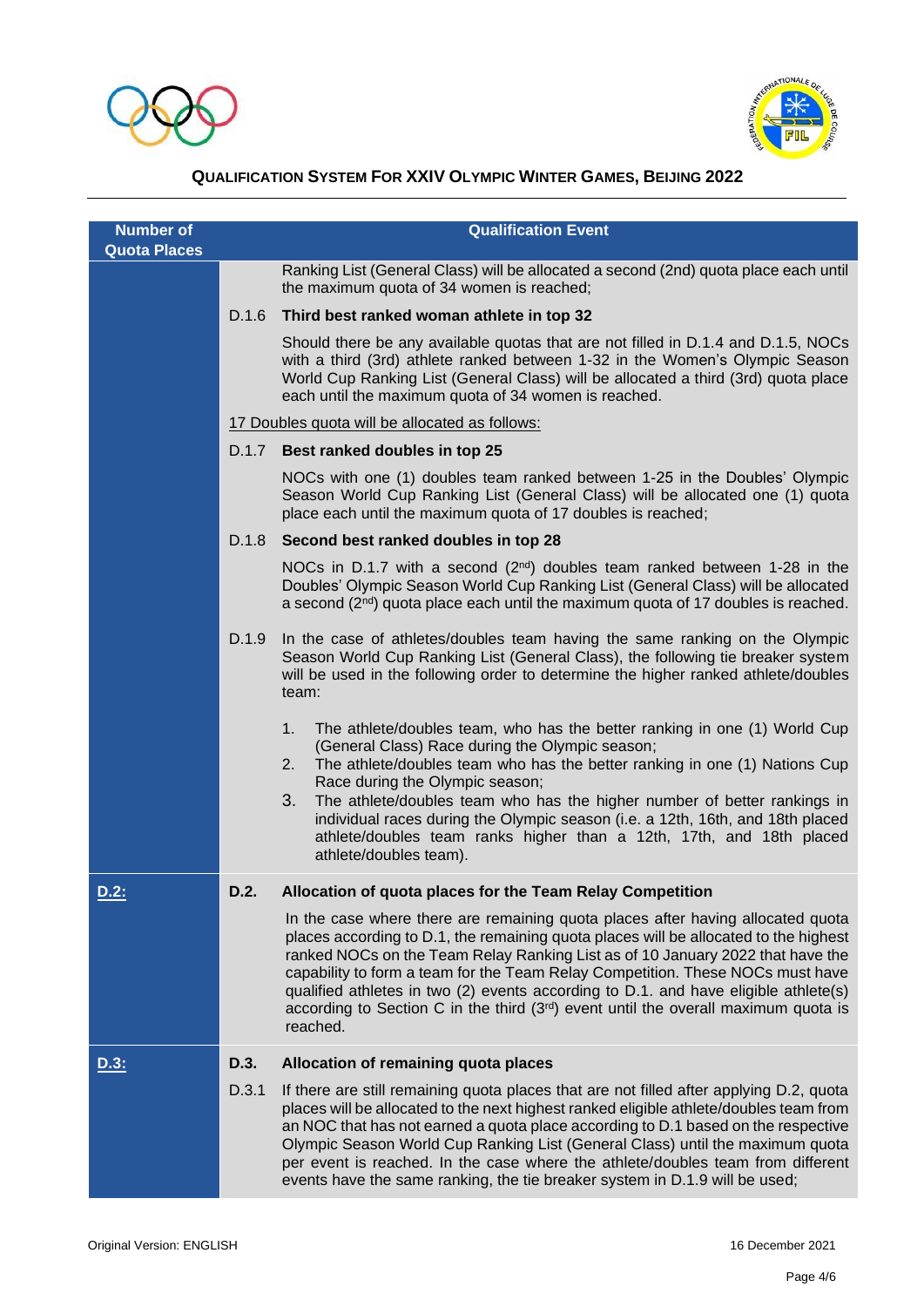



| <b>Number of</b><br><b>Quota Places</b> |       | <b>Qualification Event</b>                                                                                                                                                                                                                                                                                                                                                                                                                                                            |  |
|-----------------------------------------|-------|---------------------------------------------------------------------------------------------------------------------------------------------------------------------------------------------------------------------------------------------------------------------------------------------------------------------------------------------------------------------------------------------------------------------------------------------------------------------------------------|--|
|                                         | D.3.2 | If there are still remaining quota places that are not filled after applying D.3.1, quota<br>places will be allocated to the NOC with the next highest ranked eligible<br>athlete/doubles team based on the Olympic Season World Cup Ranking List<br>(General Class) not exceeding the maximum quota per NOC until the maximum<br>quota per event is reached;                                                                                                                         |  |
|                                         | D.3.3 | If there are still remaining quota places that are not filled after applying D.3.1 and<br>D.3.2, quota places will be allocated as follows:                                                                                                                                                                                                                                                                                                                                           |  |
|                                         |       | a) In the case where there are still available quota places in the Doubles event, the<br>remaining quota places will be added to the Men Singles and/or Women Singles.<br>These quota places will be allocated to the NOC with the next highest ranked<br>eligible athlete in the Men Singles and/or Women Singles based on the Olympic<br>Season World Cup Ranking List (General Class) not exceeding the maximum<br>quota per NOC until the maximum quota for the sport is reached; |  |
|                                         |       | b) In the case where there are still available quota places in the Women's Singles<br>event, the remaining quota places will be added to the Men Singles. These quota<br>places will be allocated to the NOC with the next highest ranked eligible athlete<br>in the Men's Singles based on the Olympic Season World Cup Ranking List<br>(General Class) not exceeding the maximum quota per NOC until the maximum<br>quota for the sport is reached;                                 |  |
|                                         |       | In the case where there are still available quota places in the Men's Singles<br>C)<br>event, the remaining quota places will be added to the Women Singles. These<br>quota places will be allocated to the NOC with the next highest ranked eligible<br>athlete in the Women's Singles based on the Olympic Season World Cup<br>Ranking List (General Class) not exceeding the maximum quota per NOC until<br>the maximum quota for the sport is reached.                            |  |

#### **HOST COUNTRY PLACES**

If the host country has not been allocated at least one (1) quota place in each event from D.1, it will be allocated one (1) quota place in each of the events where it was not allocated a quota place. The athletes selected to fill these quota places must meet the athlete requirements in C1 and C2 and the eligibility qualification criteria in C.3.1 and if applicable C.3.2.

If the athlete does not meet the athlete eligibility criteria in C.3.1 and C.3.2, a special request may be made by the host nation as per section C.3.2.2.

If no athlete from the host country is able to fulfil the above requirements, the host country places will be allocated according to D.3.

#### **E. CONFIRMATION PROCESS FOR QUOTA PLACES**

Following each qualification event, FIL will publish the results on its website [\(www.fil-luge.org\)](http://www.fil-luge.org/). The final World Cup Ranking Lists (General Class) will be published by 10 January 2022.

FIL will inform the respective NOCs by 11 January 2022 of their allocated quota places. NOCs will have to confirm if they wish to use these quota places by 18 January 2022, as detailed in paragraph **G. Qualification Timeline.**